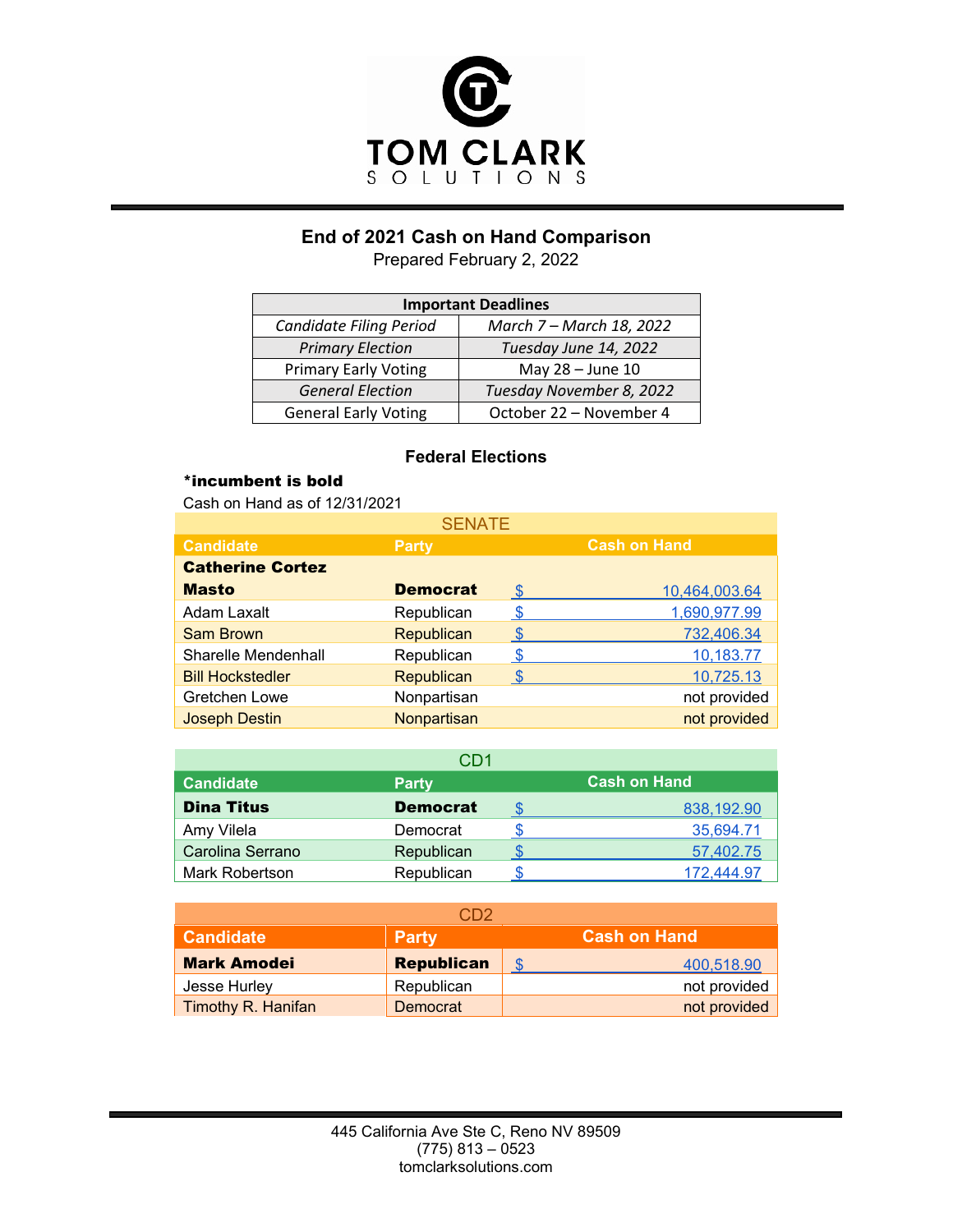

| CD <sub>3</sub>        |                 |  |                     |  |
|------------------------|-----------------|--|---------------------|--|
| <b>Candidate</b>       | <b>Party</b>    |  | <b>Cash on Hand</b> |  |
| <b>Susie Lee</b>       | <b>Democrat</b> |  | 1,789,060.93        |  |
| <b>Randell Hynes</b>   | Democrat        |  | not provided        |  |
| <b>April Becker</b>    | Republican      |  | 380,857.98          |  |
| Noah Malgeri           | Republican      |  | 91,814.14           |  |
| John Kovacs            | Republican      |  | 16,199.39           |  |
| <b>Reinier Prijten</b> | Republican      |  | not provided        |  |
| <b>Clark Bossert</b>   | Republican      |  | 3,245.78            |  |

| CD4                       |                 |                     |  |  |
|---------------------------|-----------------|---------------------|--|--|
| <b>Candidate</b>          | <b>Party</b>    | <b>Cash on Hand</b> |  |  |
| <b>Steven Horsford</b>    | <b>Democrat</b> | 1,678,907.93        |  |  |
| <b>Samuel Peters</b>      | Republican      | 229,450.00          |  |  |
| <b>Jessie Vargas</b>      | Republican      | 81,940.32           |  |  |
| Annie Black               | Republican      | not provided        |  |  |
| <b>Chance Bonaventura</b> | Republican      | not provided        |  |  |
| John Johnson              | Nonpartisan     | not provided        |  |  |

## **Statewide Elections**

#### \*incumbent is bold

Cash on Hand as of 12/31/2021

| <b>GOVERNOR</b>         |                 |      |                     |  |
|-------------------------|-----------------|------|---------------------|--|
| <b>Candidate</b>        | <b>Party</b>    |      | <b>Cash on Hand</b> |  |
| <b>Steve Sisolak</b>    | <b>Democrat</b> | - \$ | 8,288,960.82        |  |
| Joe Lombardo            | Republican      |      | 2,651,513.42        |  |
| Dean Heller             | Republican      |      | 265,186.35          |  |
| John Lee                | Republican      |      | 798,019.78          |  |
| Michele Fiore           | Republican      | S    | 189,570.62          |  |
| Joey Gilbert            | Republican      |      | 65,346.99           |  |
| Guy Nohra               | Republican      |      | 593,431.65          |  |
| <b>Fred Simon</b>       | Republican      |      | 11,707.47           |  |
| <b>Barak Zilberberg</b> | Republican      |      | not provided        |  |
| Tom Heck                | Republican      |      | 14,219.93           |  |